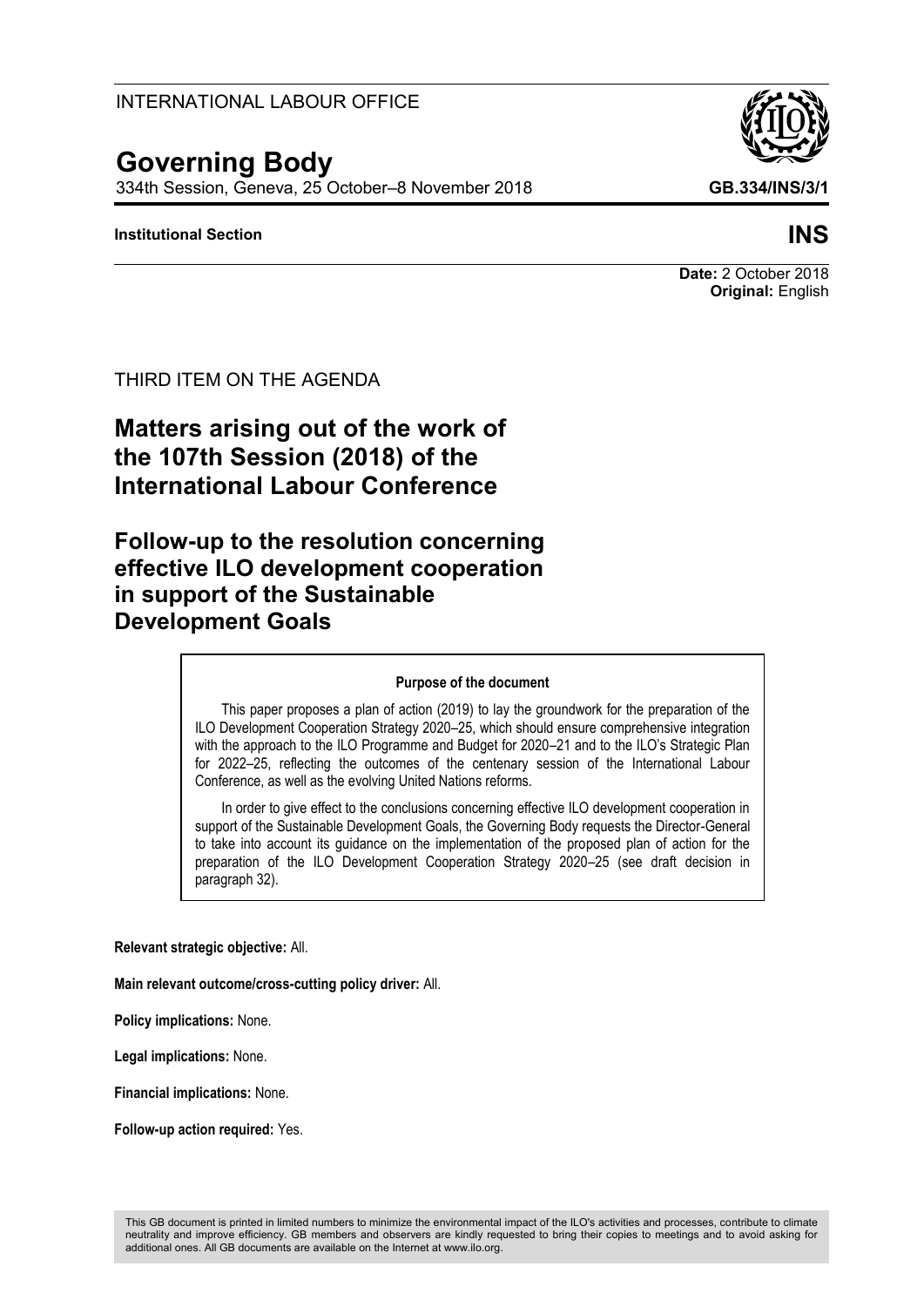**Author unit:** Partnerships and Field Support Department (PARDEV).

**Related documents:** Resolution and conclusions concerning effective ILO development cooperation in support of the Sustainable Development Goals, ILC, 107th Session, 2018; Report IV, ILC, 107th Session, 2018; GB.334/INS/4; GB.334/PFA/1.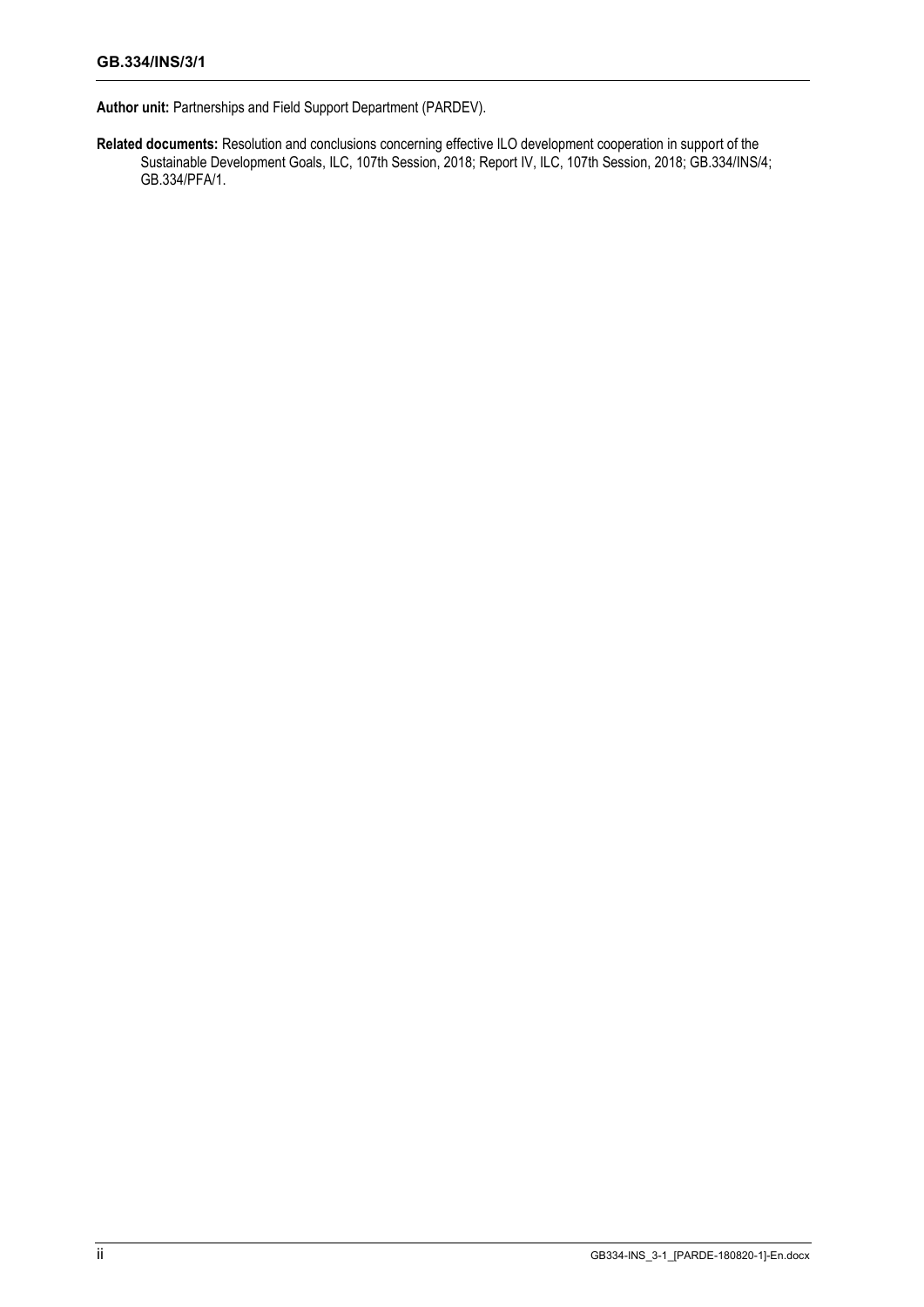# **I. Introduction**

- **1.** At its 107th Session (June 2018), the International Labour Conference (ILC) conducted a general discussion on effective ILO development cooperation in support of the Sustainable Development Goals (SDGs), adopting a resolution and a set of conclusions. <sup>1</sup> This paper makes proposals to give effect to those conclusions through a plan of action that will lay the groundwork for the preparation of the ILO Development Cooperation Strategy for 2020–25. Development cooperation is integral to, as well as a key vehicle for, the implementation of the Programme and Budget for 2020–21 and in turn the Strategic Plan for 2022–25, which will reflect the outcomes of the centenary session of the ILC.
- **2.** This paper should be read in conjunction with other papers before the Governing Body at its current session, including those on the United Nations (UN) reform, <sup>2</sup> and the preliminary overview of the Programme and Budget proposals for 2020–21. <sup>3</sup>

# **Conference discussion and conclusions**

- **3.** The Conference discussed four questions: (a) how ILO development cooperation could adapt to the new context and support constituents; (b) how the link between the ILO's added value and development cooperation can be strengthened; (c) how, within the UN reform process, ILO development cooperation can best support constituents in facilitating policy coherence and mainstreaming decent work in national development plans and United Nations Development Assistance Frameworks (UNDAFs); and (d) what are the roles of constituents and of the ILO in ensuring an optimal combination of partnerships and modalities for adequate funding of ILO development cooperation.
- **4.** The conclusions include a set of guiding principles for future ILO development cooperation and address the implications of the current international development environment, including the SDGs, UN reform, the financing for development paradigm, partnerships, and the need for a programmatic approach. A roadmap with action points for the ILO, its tripartite constituents, and its development partners is also included to support future ILO development cooperation.
- **5.** The Conference emphasized the importance of the ILO Declaration on Social Justice for a Fair Globalization of 2008, agreeing that national needs and demands should guide the ILO`s work while promoting a balanced approach to the promotion of decent work across its four strategic objectives. It reaffirmed ILO development cooperation as an integral part of ILO service delivery to its constituents at global, regional, national, and local levels, emphasizing that the Decent Work Country Programmes (DWCPs) are for the ILO the primary vehicle for supporting countries in achieving decent work outcomes and the SDGs. The effective participation of the ILO and its constituents in the United Nations development system (UNDS) processes is key to ensuring the full integration of the DWCP into the UNDAF. For this reason it is critical that the ILO redoubles its efforts to help revitalize the institutions of

<sup>1</sup> [Report IV,](https://www.ilo.org/wcmsp5/groups/public/---ed_norm/---relconf/documents/meetingdocument/wcms_624037.pdf) ILC, 107th Session, 2018; *[Provisional Record](https://www.ilo.org/wcmsp5/groups/public/---ed_norm/---relconf/documents/meetingdocument/wcms_631784.pdf)* No. 7B(Rev.), ILC, 107th Session, 2018; and [resolution and conclusions concerning effective ILO development cooperation in support of the](https://www.ilo.org/wcmsp5/groups/public/---ed_norm/---relconf/documents/meetingdocument/wcms_633138.pdf)  [Sustainable Development Goals,](https://www.ilo.org/wcmsp5/groups/public/---ed_norm/---relconf/documents/meetingdocument/wcms_633138.pdf) ILC, 107th Session, 2018.

<sup>2</sup> GB.334/INS/4.

<sup>3</sup> GB.334/PFA/1.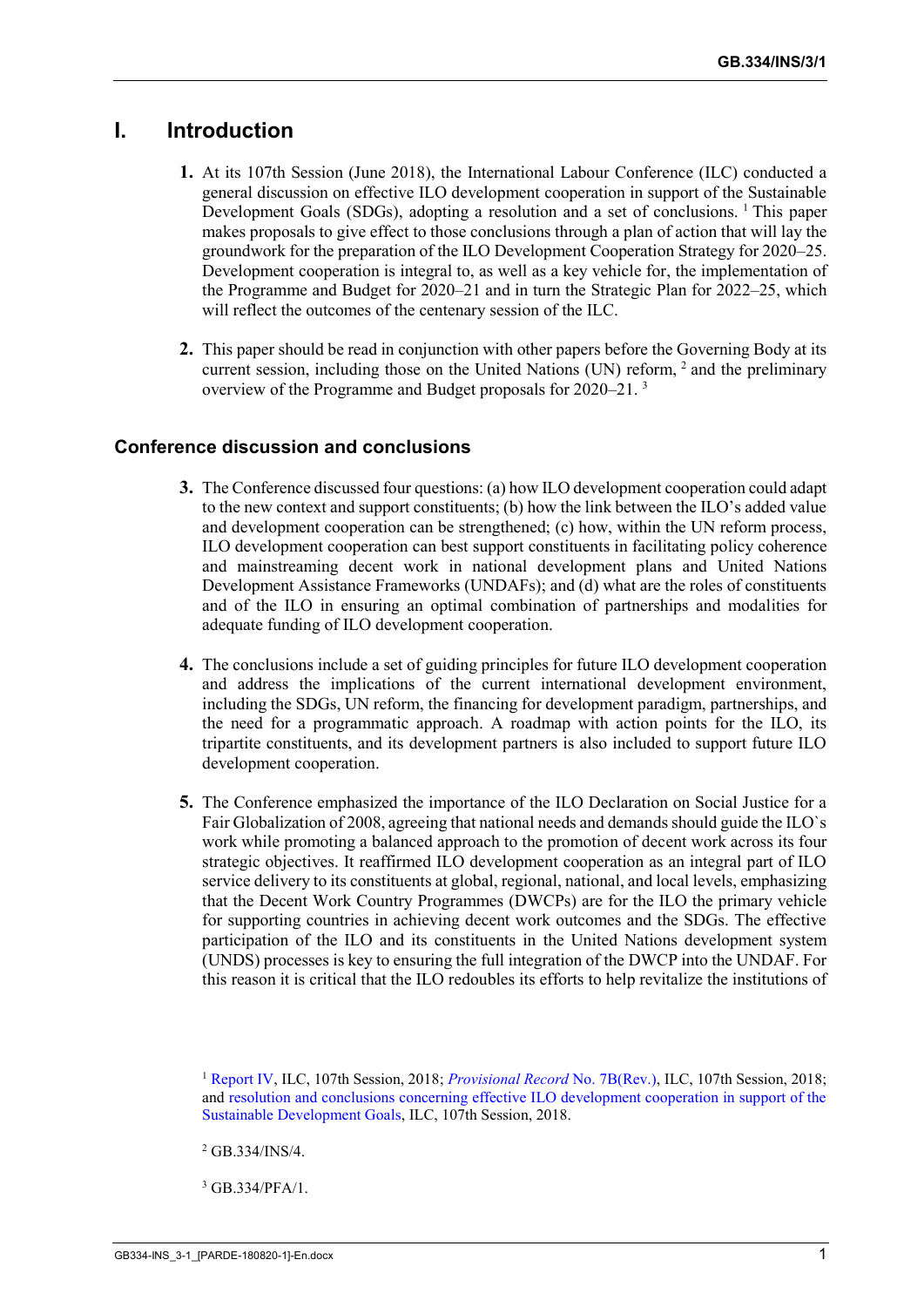social dialogue at all levels so that they remain relevant, effective, and fit for purpose, and contribute fully to the achievement of the SDGs. <sup>4</sup>

- **6.** The Conference considered that both the 2030 Agenda for Sustainable Development (2030 Agenda) and the financing for development paradigm require greater policy, programmatic and budgetary coherence within the ILO, with and between the constituents, in the UNDS, and between a broader spectrum of stakeholders, including international financial institutions, enterprises, development partners and other government ministries involved in the implementation of decent work policies and the SDGs.
- **7.** A number of key principles to guide future ILO development cooperation were underscored: that such cooperation should "leave no one behind" and should create the conditions and enabling environments needed to ensure employment and income opportunities for all. The ILO Development Cooperation Strategy should maximize the development potential of the private sector by promoting an enabling environment for sustainable and resilient enterprises. A more programmatic approach to results and impact was required, together with a greater focus on strengthening institutional capacity in countries. Transparency and shared responsibility through social dialogue were regarded as principles that underpin all facets of development cooperation. In terms of partnerships, the ILO was to be guided by inclusiveness, innovation, and greater use of South–South and triangular cooperation (SSTC).

#### **The changing context**

- **8.** These conclusions come at a crucial moment on the eve of the ILO's centenary when the conceptual and strategic basis for its work will be reassessed drawing on the work being done in preparation for the centenary including through the Future of Work Initiative and with the guidance given by constituents. The conclusions set the task of determining how best to adapt ILO development cooperation in the changing context. They also come at a time when the UNDS is undergoing a profound reform to make it commensurate with the scope of the SDGs. The reform entails major changes in the way the UNDS will operate, especially at the national level.<sup>5</sup> The Conference calls on the ILO to ensure that it is fit for purpose in a reformed UNDS, retaining its identity as a unique tripartite specialized agency, strengthening its advocacy, outreach and visibility in order to actively promote its comparative advantages, building on its normative role, tripartism, and social dialogue principles and practices.
- **9.** The 2030 Agenda, the reforming UNDS and a transforming world of work hence provide the overarching context. The future Development Cooperation Strategy should effectively serve the needs of the constituents and be in full alignment with ILO's overall programmatic frameworks and Strategic Plans. This is an opportunity for the ILO to further embed development cooperation in its overall work in response to the guidance and priorities set by the centenary session of the ILC in 2019. Regional meetings may also provide insights into how development cooperation, and in particular resource mobilization and partnerships, could work in specific regional and country settings.

<sup>5</sup> GB.334/INS/4.

<sup>4</sup> GB.334/INS/3/2.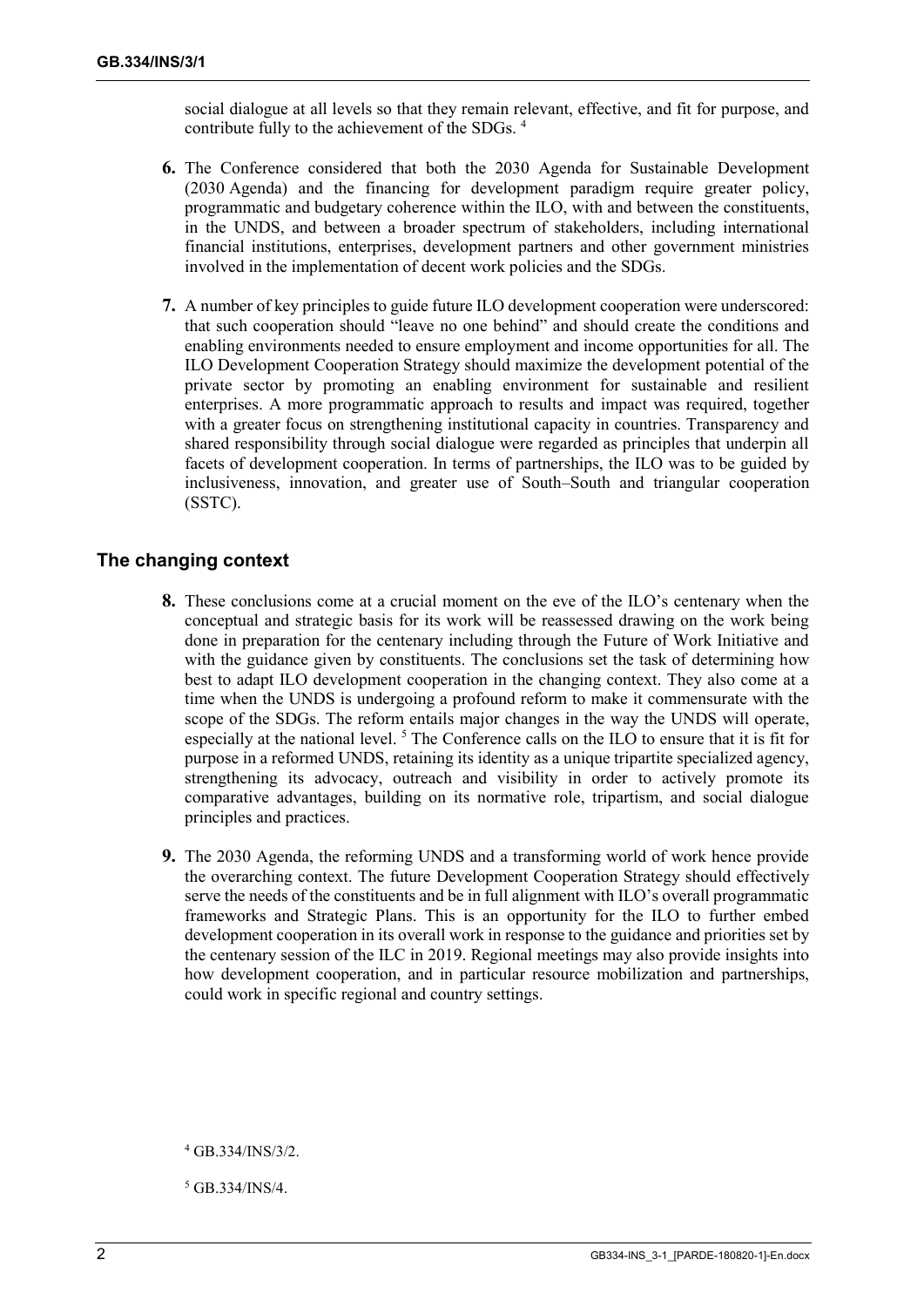# **II. Plan of action 2019 – Towards the preparation of the ILO Development Cooperation Strategy, 2020–25**

**10.** This plan of action lays the groundwork to prepare the new Development Cooperation Strategy. The ILO hence finds itself at present in a window between the close of its previous Development Cooperation Strategy (2015–18)<sup>6</sup> and the adoption of a new programme and budget at the end of 2019, and of the next Strategic Plan for 2022–25. The chronology foreseen would be as follows: the plan of action will cover the preparatory work to be undertaken during 2019; the resulting ILO Development Cooperation Strategy for 2020–25 would preferably be submitted to the Governing Body, for example in March 2020, following the adoption of the Programme and Budget for 2020–21. Additionally, it would be necessary to remain agile and review the longer-term Development Cooperation Strategy after the 2020–21 biennium to ensure that it fully serves its constituents and supports the strategic focus of the ILO's work, as defined in its new Strategic Plan.

#### **Programmatic framework for ILO development cooperation**



Proposed GB discussion on DC Strategy

**11.** The plan of action gives effect to the roadmap contained in the conclusions by addressing four key areas to produce deliverables over the coming year, which are central to the future Development Cooperation Strategy and hence require adequate preparation: (1) provide services to constituents to ensure the achievement of national decent work outcomes; (2) deepen, expand and diversify partnerships and financing; (3) enhance efficiency, decent work results, and transparency; (4) promote policy coherence and ILO visibility. These are detailed below.

### **1. Area of focus – Provide services to constituents to support the achievement of national decent work outcomes**

**12.** Development cooperation contributes to the achievement of targets set at the national level, in line with the main principle of national ownership underlying the Decent Work Agenda and the SDGs. Constituents hence need the organizational and institutional capacity to engage in key processes, to develop and to implement policies and programmes, including those prioritized in DWCPs and in UNDAFs. The Conference called on the ILO to strengthen the capacities of its constituents to effectively participate in achieving the objectives of the 2030 Agenda.

<sup>6</sup> [GB.329/POL/5.](https://www.ilo.org/wcmsp5/groups/public/---ed_norm/---relconf/documents/meetingdocument/wcms_545381.pdf)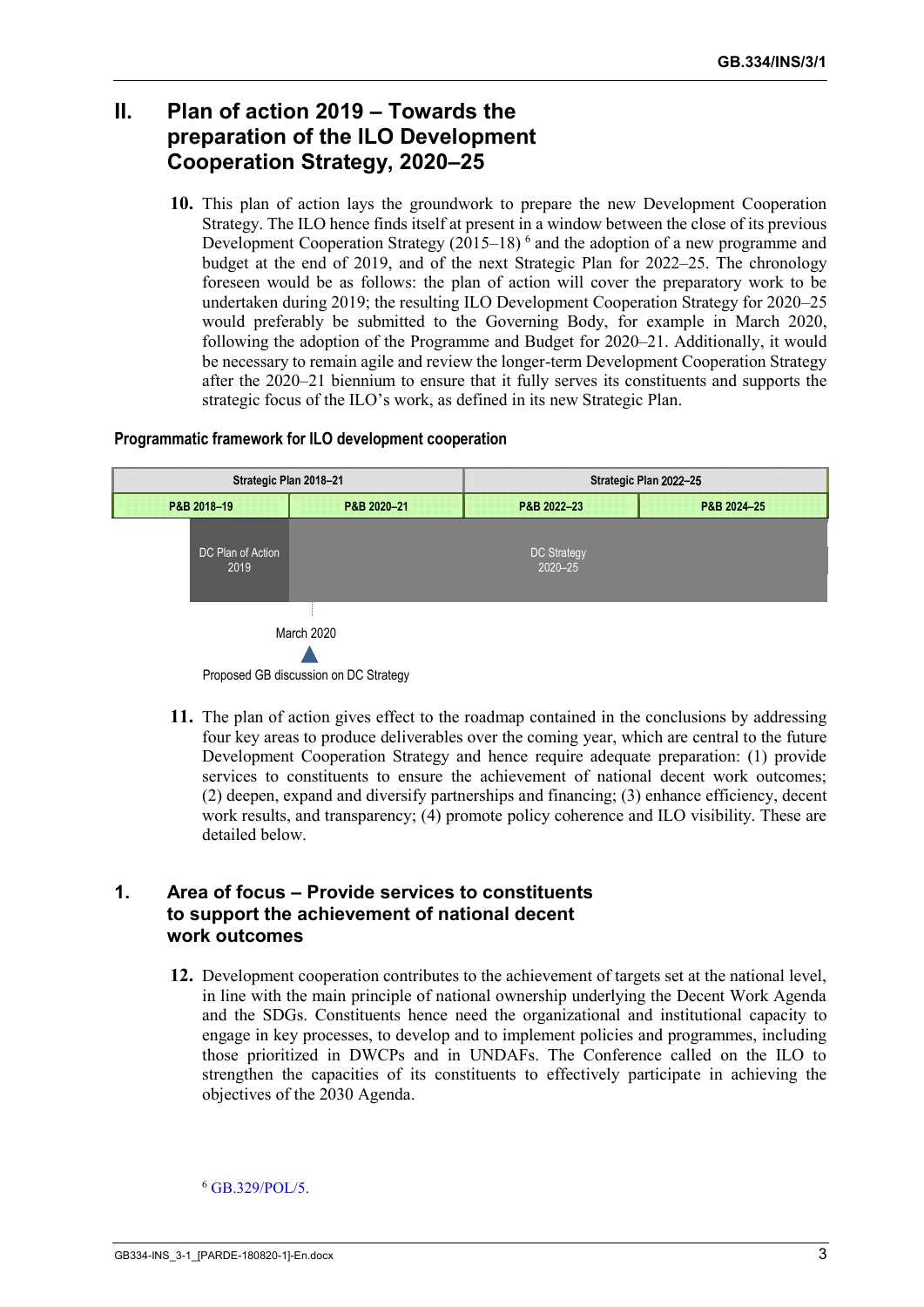- **13.** Action in this area would be centred on strengthening constituents' organizational and institutional capacities that enable them to fully play their role as the legitimate and representative voices of employers and workers – the key actors in the real economy – in pursuit of national decent work outcomes and SDGs. Social dialogue and effective tripartite participation in national strategic development processes, in Common Country Assessments and in DWCPs as integral parts of UNDAFs, will be essential.
- **14.** ILO guidance on capacity development for constituents should hence be updated to reflect current capacity development approaches as well as the findings of the high-level evaluation of capacity development. <sup>7</sup> The updated guidance could inform the development of an ILO capacity development strategy.
- **15.** It is crucial to ensure that decent work is mainstreamed in national development strategies through the effective participation of constituents and tripartite social dialogue. Such strategies could be assessed in UN country analyses as the basis for the development of UNDAFs that adequately reflect DWCP priorities, which would in turn be supported by ILO development cooperation.
- **16.** Of particular relevance here is the pilot initiative to develop a new generation of DWCPs that the ILO is implementing in four countries in 2018 and 2019, which will inform future decisions on improved processes and methodologies to ensure that DWCPs are effective vehicles for achieving decent work results in the context of the 2030 Agenda and aligned with the UNDAFs. <sup>8</sup>
- **17.** Constituents' capacity to effectively engage with stakeholders and partners is key in this respect. Experience with the DWCP tripartite governance mechanisms would be further analysed to provide additional insights into good practices in social dialogue and into how the four strategic objectives have been effectively included and promoted through DWCPs and UNDAFs.
- **18.** This involves the promotion of tripartism and the participation of the social partners in national strategies pursuing the 2030 Agenda, especially Goal 8 on decent work and economic growth and other relevant SDGs. <sup>9</sup> It is necessary to demonstrate the ILO's added value deriving from its normative action, social dialogue, and tripartism, and to promote an integrated and balanced approach to the four strategic objectives of the Decent Work Agenda, including through continued ILO participation in the United Nations Sustainable Development Group (UNSDG) strategic result teams related to SDG implementation and UNDAFs.

# *Deliverables for 2019*

Identify and assess experience of new and existing DWCPs with respect to how they promote the decent work agenda and successfully align with UNDAFs through effective tripartite participation and social dialogue processes.

<sup>7</sup> GB.334/PFA/7.

<sup>8</sup> GB.334/PFA/1.

<sup>9</sup> [Resolution concerning the second recurrent discussion on social dialogue and tripartism,](https://www.ilo.org/wcmsp5/groups/public/---ed_norm/---relconf/documents/meetingdocument/wcms_633143.pdf) ILC, 107th Session, 2018.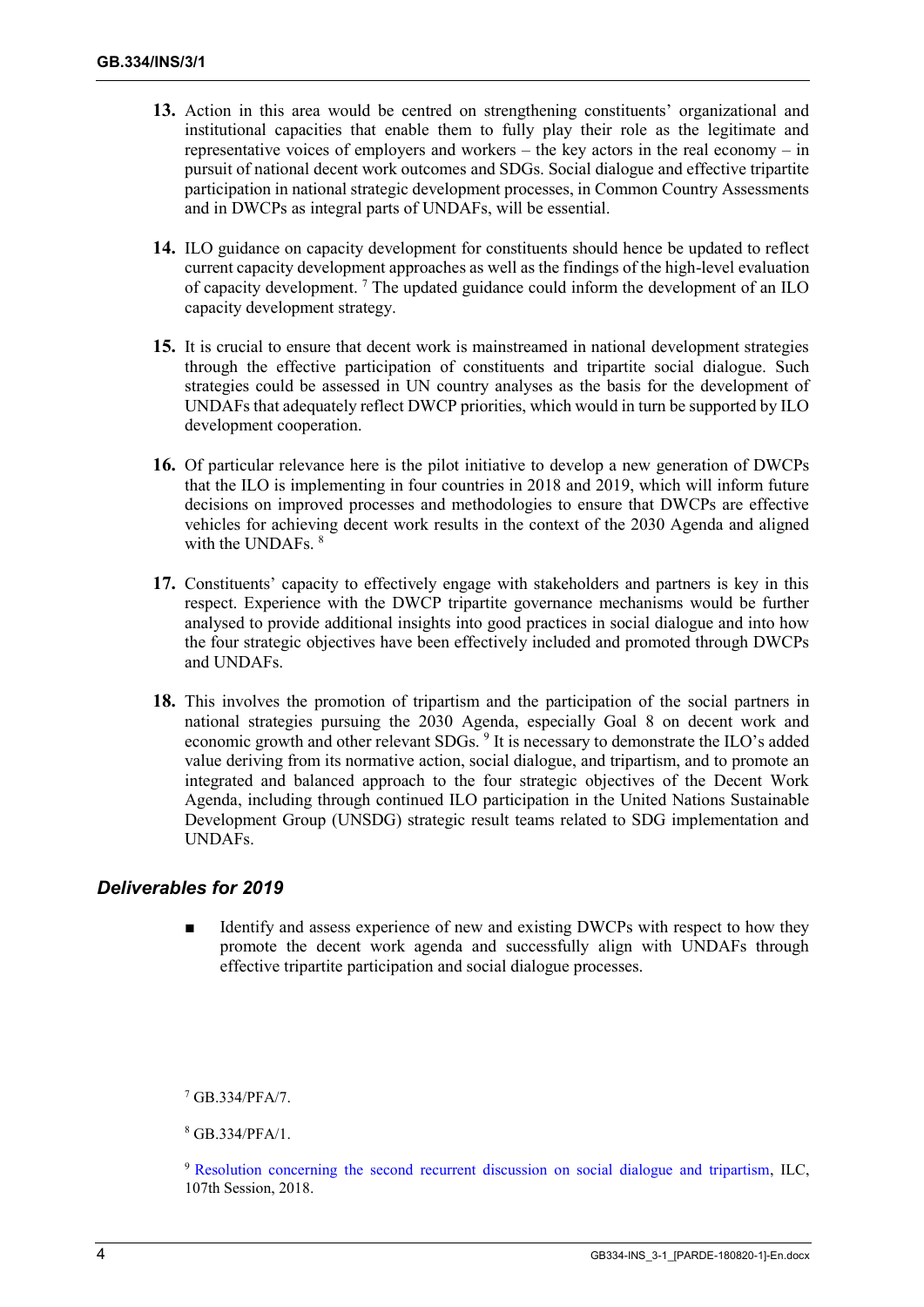- Strengthen, where feasible the DWCPs, including the pilot DWCPs on their ability to effectively influence UNDAFs and mainstream decent work priorities.
- Promote awareness of such good practices among relevant UN system groups, including the UNSDG result groups.
- In close cooperation with the International Training Centre of the ILO in Turin (ITC–ILO), continue to offer capacity development opportunities and tools for constituents and ILO staff on achieving the SDGs through the promotion of the decent work agenda and the role of the ILO in a reformed UN.
- Update and promote existing ILO guidance on capacity development for constituents. including on needs- and demand-driven approaches.

### **2. Area of focus – Deepen, expand and diversify partnerships and financing**

- **19.** The 2030 Agenda implies massive resource mobilization: a variety of sources national, international, public and private finance – need to be mobilized to achieve the goals, since official development assistance (ODA) alone will not suffice to achieve the SDGs by 2030. The Addis Ababa Action Agenda sets out an overarching financing framework for global development efforts, which includes improved domestic resource mobilization, the alignment of private financing with sustainable development, and a renewed commitment to both concessional and non-concessional international cooperation targets. It is an integral part of the 2030 Agenda and promotes a shift from development funding to financing the achievement of development objectives at the country level, including by aligning diverse domestic and international financial flows.
- **20.** Financing for development will largely depend on sustainable investment achieved in countries. This implies a fundamental role for the ILO in raising awareness among its constituents and partners of the role of the national financial sector, as well as of the links between trade and labour, and supporting the capacity of the social partners to engage in the development of trade and investment and labour policies and programmes of multilateral and regional institutions and development banks.
- **21.** At the same time, increasing competitivity in the international development arena is generating pressure to demonstrate added value and creates incentives to improve organizational performance. It is hence necessary to deepen, expand and diversify partnerships, including with other UN entities, international financial institutions (IFIs), and the private sector. It is equally necessary to promote engagement with innovative finance modalities and multi-stakeholder networks and alliances, and to ensure sustainable fiscal provisions. Though relatively small, ODA remains fundamental to ensuring independent and transparent policies and instruments and the advancement of development cooperation, and can be used to leverage other funding, including domestic.
- **22.** The ILO should promote its fundamental principles and rights at work and share good practices with other members of the UNSDG result groups. For instance, the group on Strategic Partnerships works on the harmonization and operationalization of common UN partnership approaches, including in areas such as multi-stakeholder partnerships, South– South cooperation, and engagement with the private sector. This could involve shared due diligence processes and common MOUs for use with companies, foundations, non-profit organizations, and risk management and transparency frameworks, and advancing multistakeholder participation through minimum standards for UNDAFs that are informed by,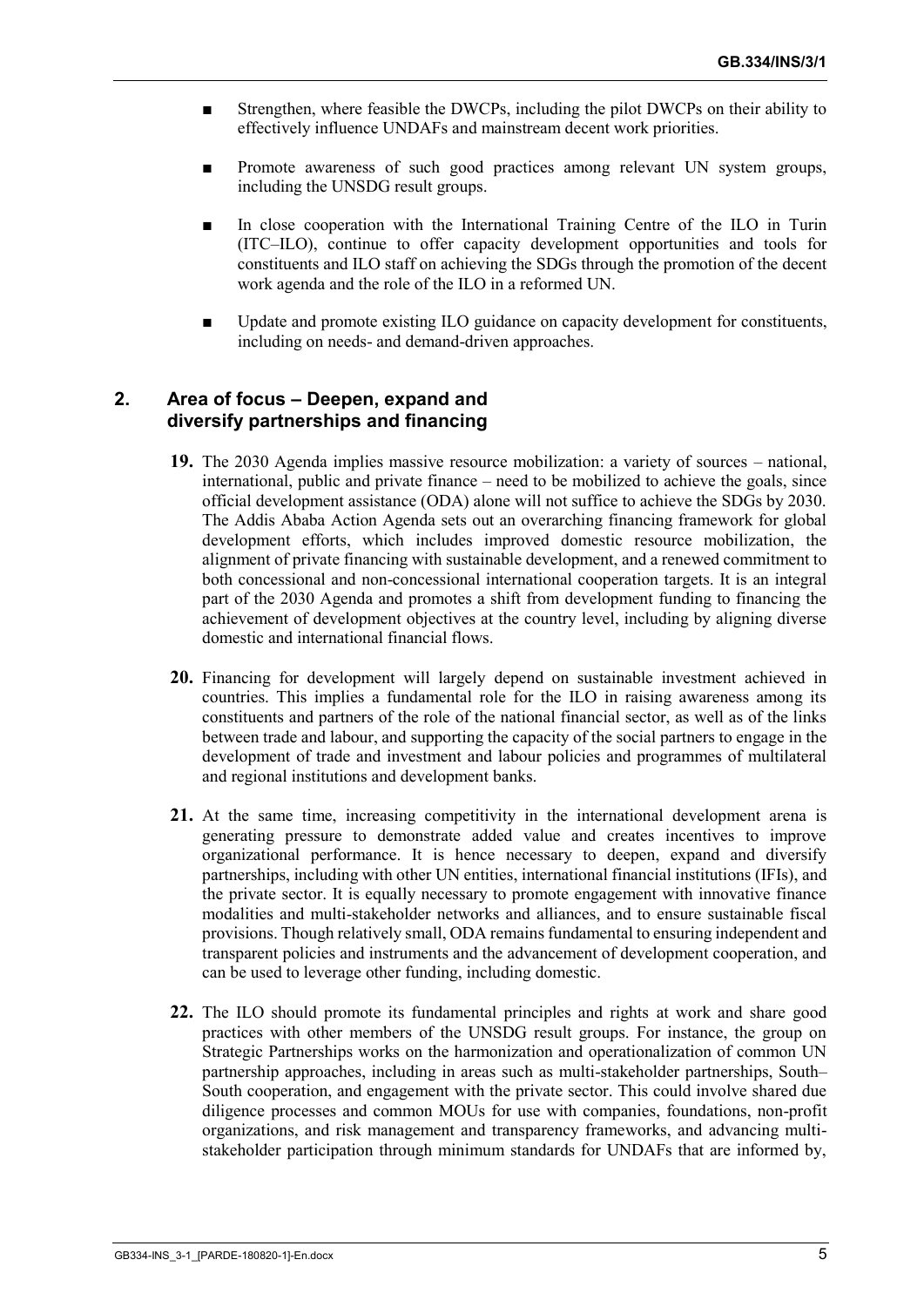and monitored with, a range of partners, including citizens, civil society, trade unions, foundations and others. <sup>10</sup>

#### *Deliverables for 2019*

- Present to the Governing Body an overview of relevant existing forms of innovative finance mechanisms assessing their potential for ILO engagement, guided by its mandate and tripartite governance, and describing the opportunities and risks associated with them. This paper could be submitted to the Governing Body in March 2019.
- Identify good practices in ILO partnerships with the private sector and make them available to the UNSDG Results Group on Strategic Partnerships. The high-level evaluation of public–private partnerships (PPPs) in 2019, if confirmed, may offer additional lessons learned that merit promotion.
- Identify the key lessons learned from existing partnerships with UN entities, IFIs and multi-stakeholder networks and alliances, with the aim of maximizing the ILO's added value in future partnerships and facilitating such alliances.
- Collect evidence to inform baselines and targets in the next Development Cooperation Strategy.
- Consolidate good practices in SSTC and develop an ILO framework for measuring its results and impact, and promote them in the UNSDG results group as well as at the Second High-level United Nations Conference on South–South Cooperation (BAPA+40 Conference).

#### **3. Area of focus – Enhance efficiency, decent work results, and transparency**

- **23.** The focus of this action area would coincide to a great extent with the ongoing ILO initiative for enhanced results-based management and guidance, including the ILO results-based Evaluation Strategy 2018–21. <sup>11</sup> The ILO needs to analyse concrete ways to make better use of available data to demonstrate what works and enhance the visibility of the Decent Work Agenda, as was also requested and highlighted in the ILC discussion on development cooperation. The ILO has experienced growing demand from constituents for practical tools grounded in solid impact evaluation and policy-oriented and evidence-based research, including for reporting on achievements in relation to the 2030 Agenda. <sup>12</sup> This requires strengthening of the ILO's policy-oriented research to support its strategic objectives and the achievement of the SDGs in the context of the future of work and also in the light of the Knowledge Strategy for 2018–21. <sup>13</sup>
- **24.** The commitment to transparency in turn also supports results-based management and accountability efforts. For example, the ILO has since 2016 made financial data on voluntary

<sup>10</sup> GB.334/INS/4.

<sup>11</sup> [GB.332/PFA/8.](https://www.ilo.org/wcmsp5/groups/public/---ed_norm/---relconf/documents/meetingdocument/wcms_618296.pdf)

<sup>12</sup> GB.334/PFA/1.

<sup>13</sup> [GB.331/PFA/4.](https://www.ilo.org/wcmsp5/groups/public/---ed_norm/---relconf/documents/meetingdocument/wcms_584172.pdf) See also Information Note on the implementation of the knowledge strategy presented to the Governing Body at its current session (GB.334/PFA/INF/2).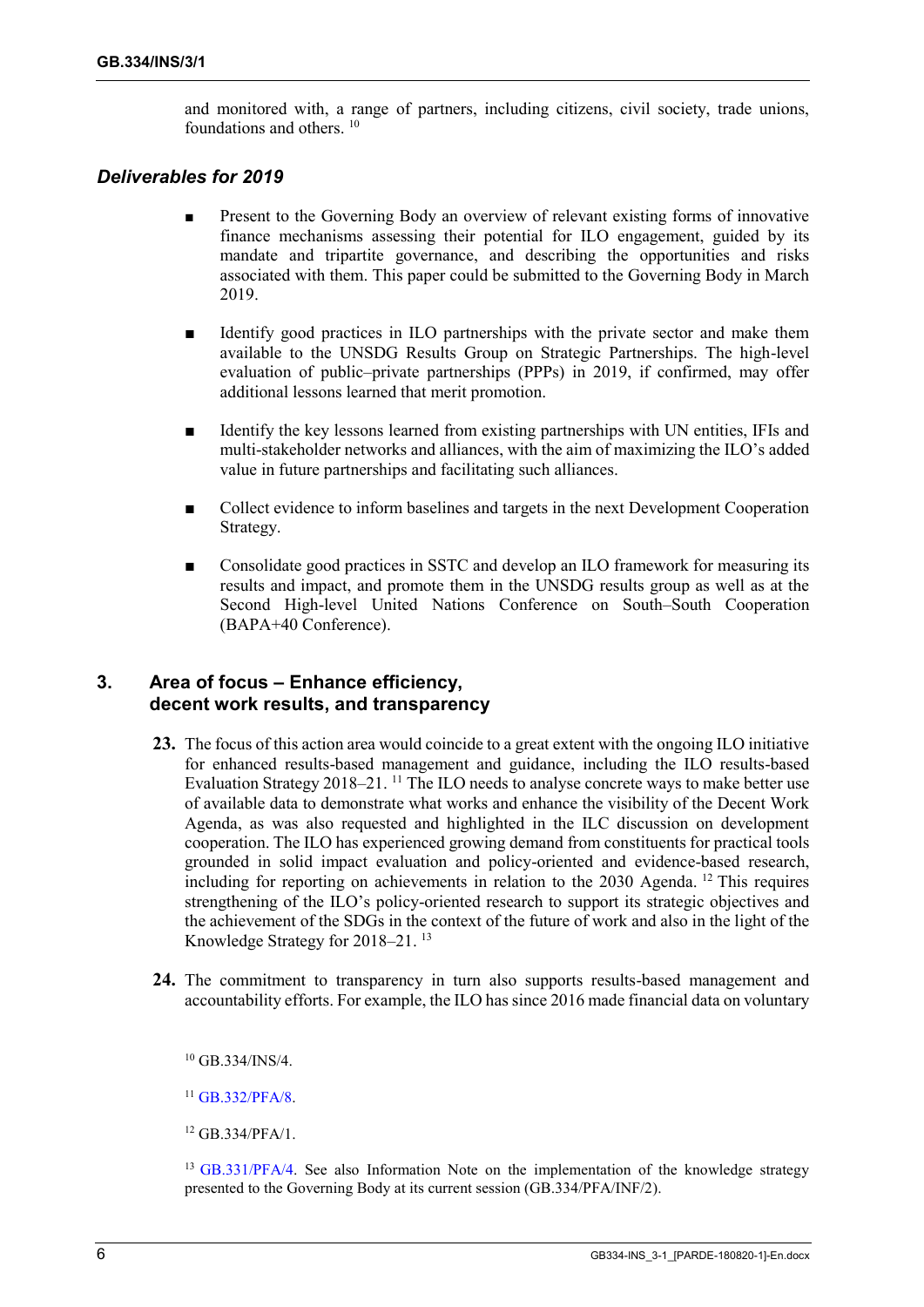contributions received over the period 2012–17 available through the International Aid Transparency Initiative. Transparency is also supported by the supply of data to the OECD Development Assistance Committee, and by the availability of ILO dashboards including those showing decent work results, development cooperation data, and information on evaluations.

- **25.** Operations are an additional focus, and the effective delivery of services will remain a priority. The exploration of flexible, agile, tailor-made and innovative modalities is crucial to the in-country delivery of services, driven by national needs and priorities and with the effective participation of the social partners. The Office's strength also depends on having a competent and committed workforce. The ongoing UN reform and the implications for the ILO in terms of field structure, country presence and the composition of UN country teams may require increased agility in operations  $14$  and managing the workforce, as well as effective talent development, motivation and training strategies. <sup>15</sup>
- **26.** Operational agility and flexibility also concern ILO business processes for partnerships, and resource mobilization will need to adapt to changes in partnership modalities and strategies, including as part of UN reform. The ILO initiatives on results-based management and strategic budgeting will further strengthen evidence-based results and reports, which will in turn add to enhancing transparency.

### *Deliverables for 2019*

- Identify innovative practices in operational modalities at the country level that have enhanced flexibility, agility and innovation in ILO in-country service delivery with the aim of informing analyses of efficient ILO field configuration within the reforming UNDS.
- Assess the feasibility and continue initial steps for measures to enhance ILO transparency and compliance with international transparency initiatives and propose a way forward.

### **4. Area of Focus – Promote policy coherence and ILO visibility**

**27.** This action area would focus on Organization-wide advocacy and communication efforts to promote policy coherence in support of the Decent Work Agenda, including in international policy fora, such as the G20, BRICS <sup>16</sup> as well as with UN agencies. This had already been identified as a priority area for action as follow-up to the Conference resolution of 2016 on Advancing Social Justice through Decent Work.  $^{17}$  Policy coherence is also key to continue positioning the ILO strategically in the reforming UNDS, especially at the national level. Efforts in this regard will build on ongoing and planned initiatives in relation to the Future of Work Initiative and UN events. Results data will aid national, regional and global discussions reporting on progress towards the SDGs. For example, the 2019 High-Level

<sup>14</sup> GB.334/INS/4.

<sup>15</sup> GB.334/PFA/1.

<sup>16</sup> Brazil, Russia, India, China and South Africa.

<sup>17</sup> [GB.329/INS/3/1](https://www.ilo.org/wcmsp5/groups/public/---ed_norm/---relconf/documents/meetingdocument/wcms_545423.pdf) an[d GB.331/INS/9.](https://www.ilo.org/wcmsp5/groups/public/---ed_norm/---relconf/documents/meetingdocument/wcms_584370.pdf)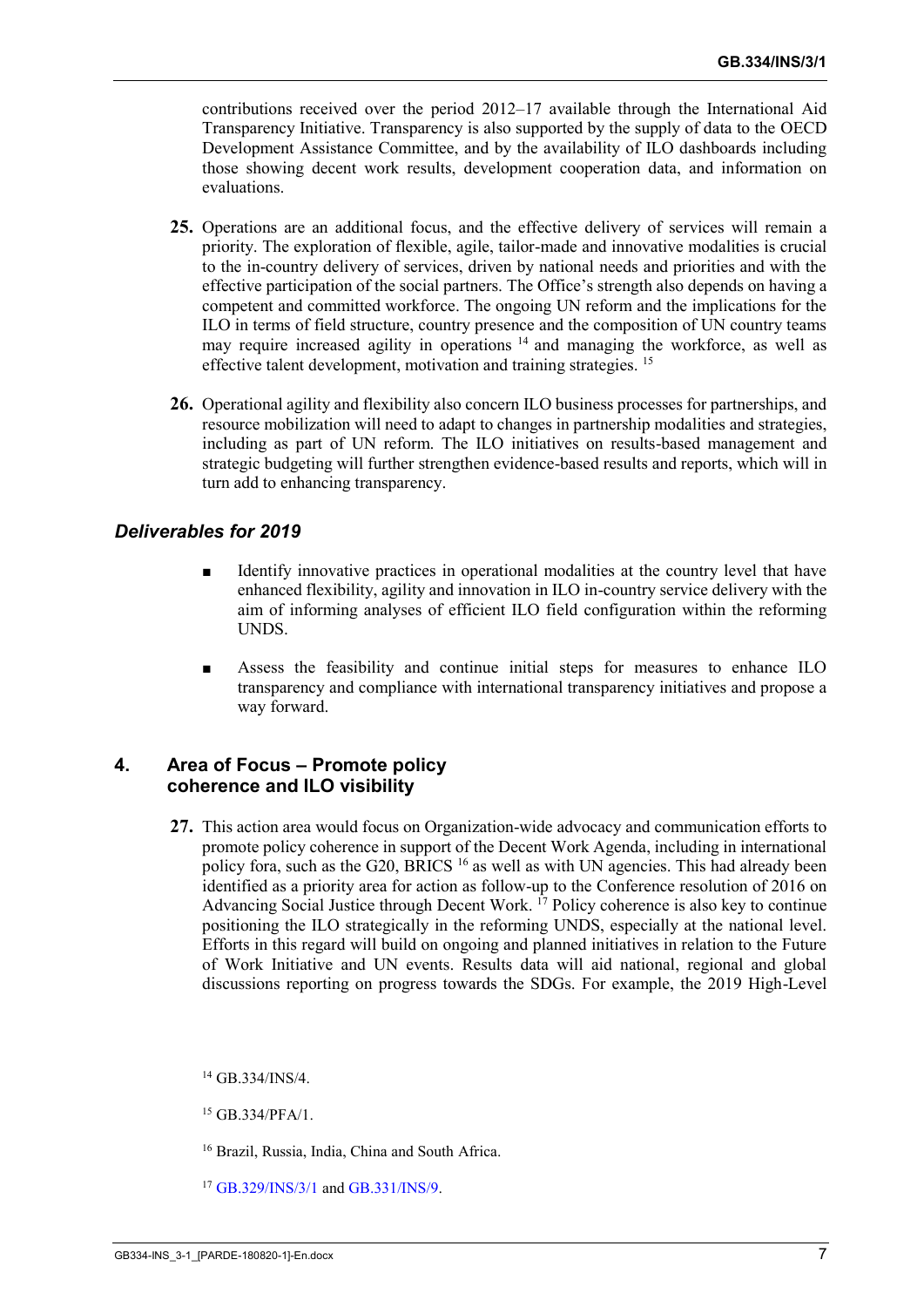Political Forum on Sustainable Development (HLPF) <sup>18</sup> will discuss evidence-based global progress on *Empowering people and ensuring inclusiveness and equality*, in particular on SDG 8 and SDG 17, including through voluntary national reviews (VNRs). Member States should be assisted in building their statistical capacity to measure and monitor the evolution of key labour market variables. This is critical for measuring impact at national level and can also be aggregated globally for reporting purposes. <sup>19</sup> Member States and the social partners could be encouraged to participate in the VNRs as well as in other monitoring efforts including at regional and global levels.

- **28.** These are strategic opportunities for the ILO to further raise the visibility of the Decent Work Agenda, its role, methods, and partnerships. Advocacy will be focused on actors at national, regional and global levels, including with key development partners, IFIs and UN agencies, and will involve closer attention to knowledge and information sharing. It is important to seize opportunities such as the communications campaign for the ILO Centenary to promote the ILO's unique added value to both the reforming UN and the impact of Agenda 2030.
- **29.** The ILO's added value as a normative and tripartite agency that practises social dialogue in pursuit of the four strategic objectives of the Decent Work Agenda will be promoted, inter alia, through its continued full engagement in the UNSDG results groups.
- **30.** Enhanced policy and budgetary coherence is also a priority to demonstrate how the ILO operates internally. In this regard the ILO could learn from its experience of some large and longer-term multi-disciplinary development cooperation programmes at the global and country level. This experience could inform the longer-term, programmatic approach to development cooperation that the ILC resolution calls for. The ILO's internal policy coherence would in turn benefit policy coherence at the country level and increase its external visibility.

#### *Deliverables for 2019*

Advocate the mainstreaming of the ILO's added value in briefing and training programmes for UN Resident Coordinators, UNCT members and other UN staff. This applies in particular to courses envisaged in the Secretary-General's implementation plan for the inception of the reinvigorated Resident Coordinators system. ITC–ILO would be well placed in this regard, where relevant in collaboration with the UN Staff College.

# **5. Implementation and monitoring**

**31.** This plan calls for action across the Organization as a whole, across the three portfolios, at headquarters and in the field, and in close cooperation with the Bureaux for Employers' and Workers' Activities. The work will be coordinated by the Office of the Deputy Director-General for Field Operations and Partnerships.

<sup>19</sup> GB.334/PFA/1.

<sup>&</sup>lt;sup>18</sup> At the HLPF 2019 the following goals will be reviewed: SDG 4, SDG 8, SDG 10, SDG 13, SDG 16 and SDG 17.